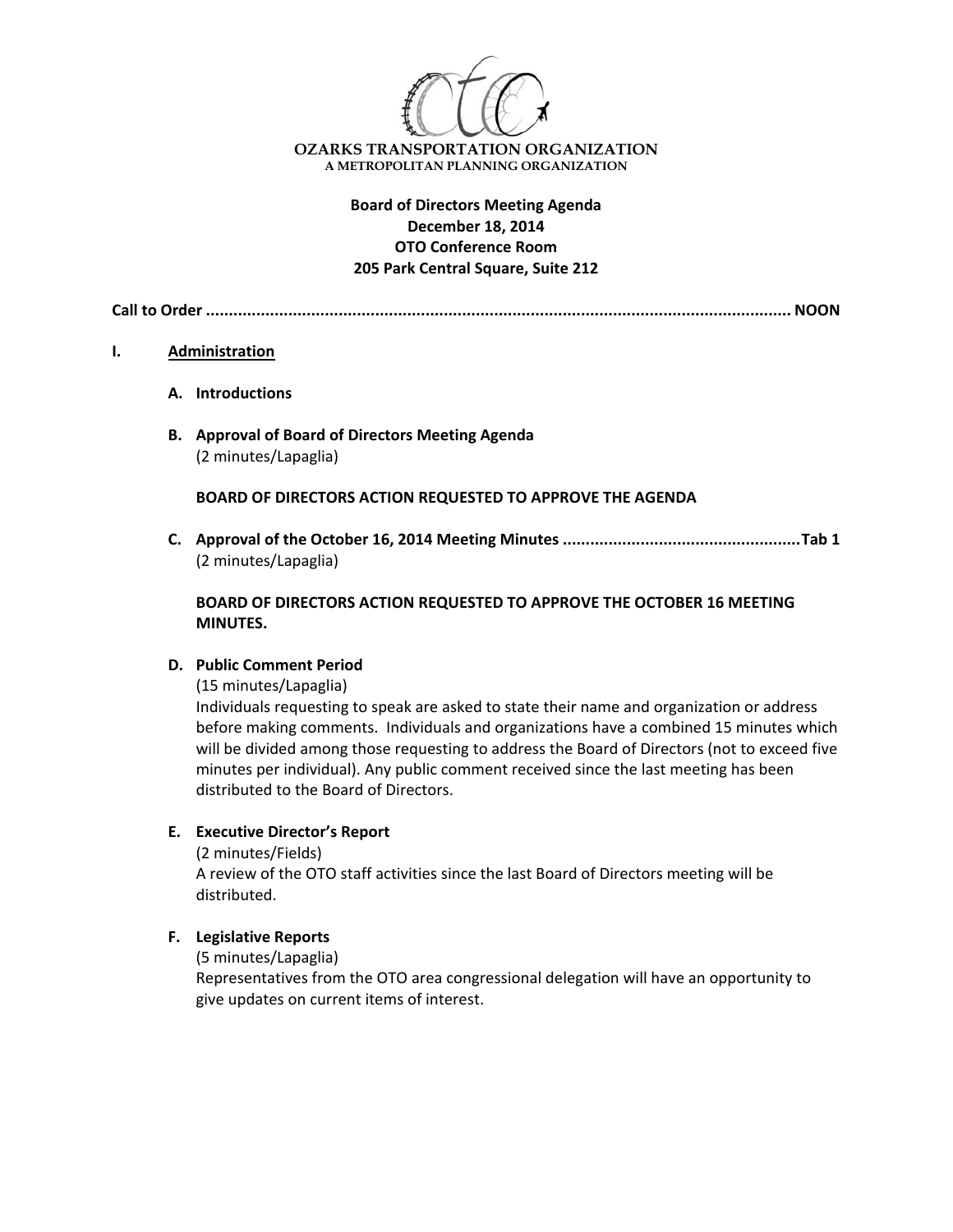#### **II. New Business**

**A. Administrative Modifications 1 and 2 to the FY 2015‐2018 TIP.....................................Tab 2** (2 minutes/Longpine) There are two modifications that have been administratively approved by staff. Please see the attached materials for more information.

### **NO ACTION REQUESTED ‐ INFORMATIONAL ONLY**

**B. Amendment 2 to the FY 2015‐2018 TIP........................................................................Tab 3** (10 minutes/Longpine) There are seven items included in Amendment Number Two to the FY 2015‐2018 Transportation Improvement Program (TIP). Please see the attached materials for more information.

# **BOARD OF DIRECTORS ACTION REQUESTED TO APPROVE AMENDMENT 2 TO THE FY 2015‐ 2018 TRANSPORTATION IMPROVEMENT PROGRAM.**

**C. Program of Projects ....................................................................................................Tab 4** (5 minutes/Owens) Staff will present the draft program of projects, which is required by FTA, to provide a detailed listing of Section 5310 and 5339 Projects. This Publication of Projects is included for review.

# **BOARD OF DIRECTORS ACTION REQUESTED TO APPROVE THE FTA SECTION 5310 AND 5339 PROGRAM OF PROJECTS.**

**D. Annual Listing of Obligated Projects ............................................................................Tab 5** (5 minutes/Longpine) Staff will present the annual listing of obligated projects in the OTO area as required for Metropolitan Transportation Planning and Programming in federal law, CFR §450.332.

# **BOARD OF DIRECTORS ACTION REQUESTED TO APPROVE THE ANNUAL LISTING OF OBLIGATED PROJECTS.**

**E. Federal Funds Balance Report .....................................................................................Tab 6** (10 minutes/Longpine) An updated federal funds balance report is included. Members are requested to review the report and advise staff of any discrepancies.

### **NO ACTION REQUIRED – INFORMATIONAL ONLY**

**F. Federal Functional Classification Change Request........................................................Tab 7** (5 minutes/Longpine)

There are three changes to the Federal Functional Classification System requested and outlined in the attached materials.

## **BOARD OF DIRECTORS ACTION REQUESTED TO REVIEW AND APPROVE THE PROPOSED FEDERAL FUNCTIONAL CLASS CHANGES.**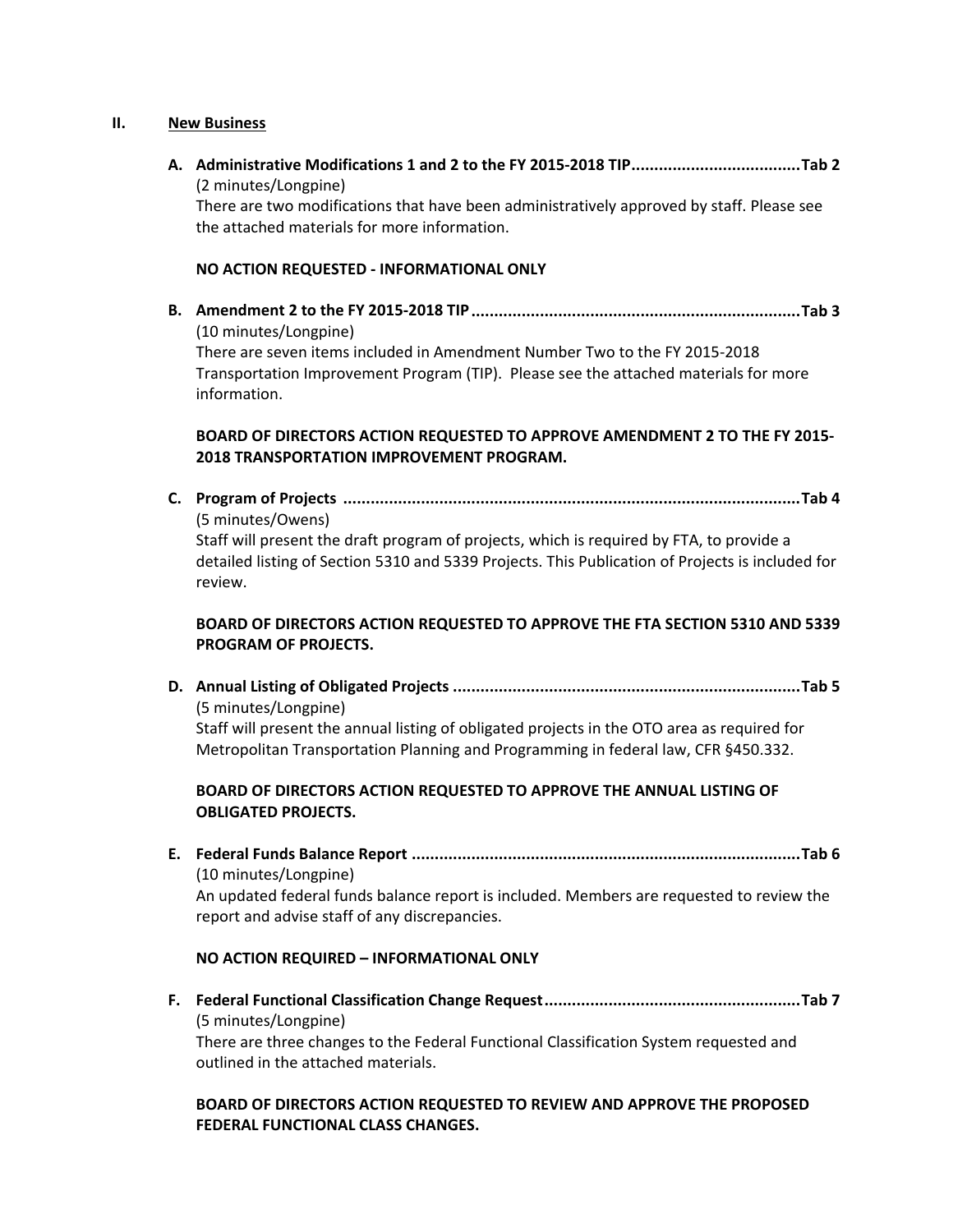**G. Disadvantaged Business Enterprise Program ...............................................................Tab 8** (5 minutes/Owens) Staff will present the draft Disadvantaged Business Enterprise Program developed to comply with federal regulations.

## **BOARD OF DIRECTORS ACTION REQUESTED TO APPROVE THE DISADVANTAGED BUSINESS ENTERPRISE PROGRAM.**

**H. Independent Single Audit Report for FY 2013‐2014......................................................Tab 9** (5 minutes/Krischke) Jim Krischke, OTO Treasurer will provide an overview of the FY 2013‐2014 Independent Financial Audit Report.

# **BOARD OF DIRECTORS ACTION REQUESTED TO ACCEPT THE FY 2013‐2014 INDEPENDENT SINGLE AUDIT REPORT.**

**I. Financial Statements for 1st Quarter 2014‐2015 Budget Year ....................................Tab 10** (5 minutes/Krischke) OTO Board Treasurer, Jim Krischke, will present the first quarter financial report.

# **BOARD OF DIRECTORS ACTION REQUESTED TO ACCEPT THE FIRST QUARTER FINANCIAL REPORT.**

**J. Resolution of Support for Relocating Accounts to US Bank ........................................Tab 11** (5 minutes/Parks) Staff will outline a proposal to change banks in order to eliminate current account fees.

# **BOARD OF DIRECTORS ACTION REQUESTED TO PASS A RESOLUTION IN SUPPORT OF RELOCATING ACCOUNTS TO US BANK.**

**K. Cost of Living Adjustment Request ............................................................................Tab 12** (5 minutes/Fields)

A cost of living adjustment is proposed at the Social Security rate increase for 2015, which is 1.7%. The adjustment is proposed to go into effect on January 1, 2015.

# **BOARD OF DIRECTORS ACTION REQUESTED TO APPROVE A 1.7% COST OF LIVING ADJUSTMENT.**

**L. Dental Insurance Benefit Proposal ............................................................................Tab 13** (5 minutes/Fields) OTO is proposing to offer dental insurance to employees. The proposal includes a January 1, 2015 start date. The proposal is attached for review.

### **BOARD OF DIRECTORS ACTION REQUESTED TO APPROVE THE PURCHASE OF DENTAL INSURANCE.**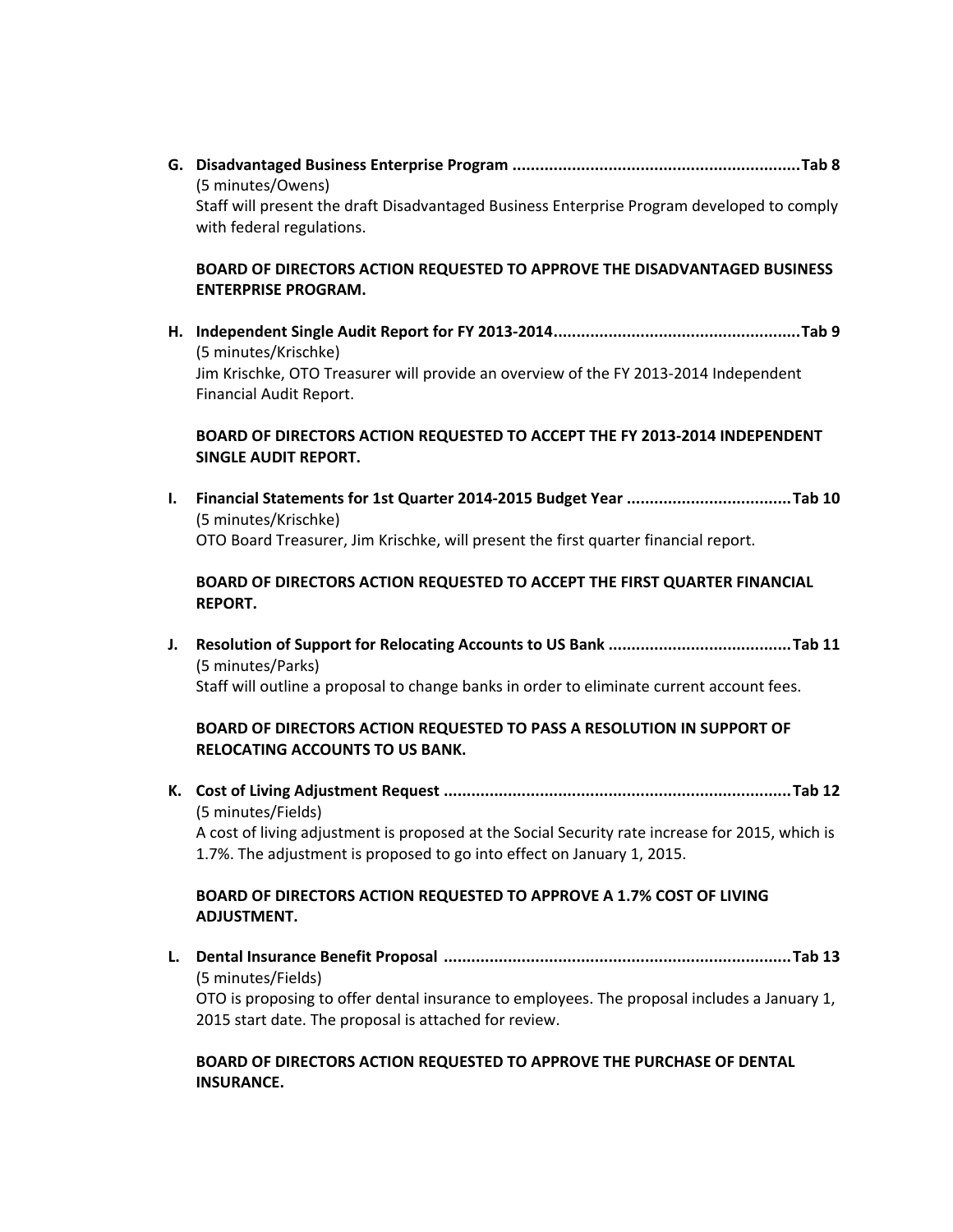**M. Nominating Committee Report..................................................................................Tab 14** (5 minutes/Nominating Committee) The OTO Board of Directors Nominating Committee will present the 2015 Slate of Officers (1‐year term) and OTO appointed Citizen‐At‐Large nominee (3‐year term).

# **BOARD OF DIRECTORS ACTION REQUESTED TO APPOINT THE OFFICERS AND CITIZEN‐AT‐ LARGE FOR THE 2015 OTO BOARD OF DIRECTORS.**

**N. Springfield Appointed Citizen At‐Large Representatives ............................................Tab 15** (5 minutes/Fields) The OTO Board is requested to appoint the two City of Springfield nominated Citizen‐At‐ Large representatives to the Board for a three year term to begin January 1, 2015.

## **BOARD OF DIRECTORS ACTION REQUESTED TO APPOINT TWO SPRINGFIELD APPOINTED CITIZEN‐AT‐LARGE REPRESENTATIVES FOR THE OTO BOARD OF DIRECTORS.**

**O. Welcome to New Chair and Vice‐Chair**

(2 Minutes/Lapaglia)

## **NO ACTION REQUIRED**

**P. OTO Board of Directors 2015 Meeting Schedule ........................................................Tab 16**

**NO ACTION REQUIRED – INFORMATIONAL ONLY**

### **III. Other Business**

- **A. Board of Directors Member Announcements** (5 minutes/Board of Directors Members) Members are encouraged to announce transportation events being scheduled that may be of interest to OTO Board of Directors members.
- **B. Transportation Issues For Board of Directors Member Review**  (5 minutes/Board of Directors Members) Members are encouraged to raise transportation issues or concerns that they have for future agenda items or later in-depth discussion by the OTO Board of Directors.
- **C. Articles for Board of Directors Member Information..................................................Tab 17** (Articles attached)
- **IV. Adjourn open meeting and call to order closed meeting.** A motion is requested to adjourn the open meeting and call the closed meeting to order.

*Anyone not considered a voting member or appointed alternate is requested to leave.*